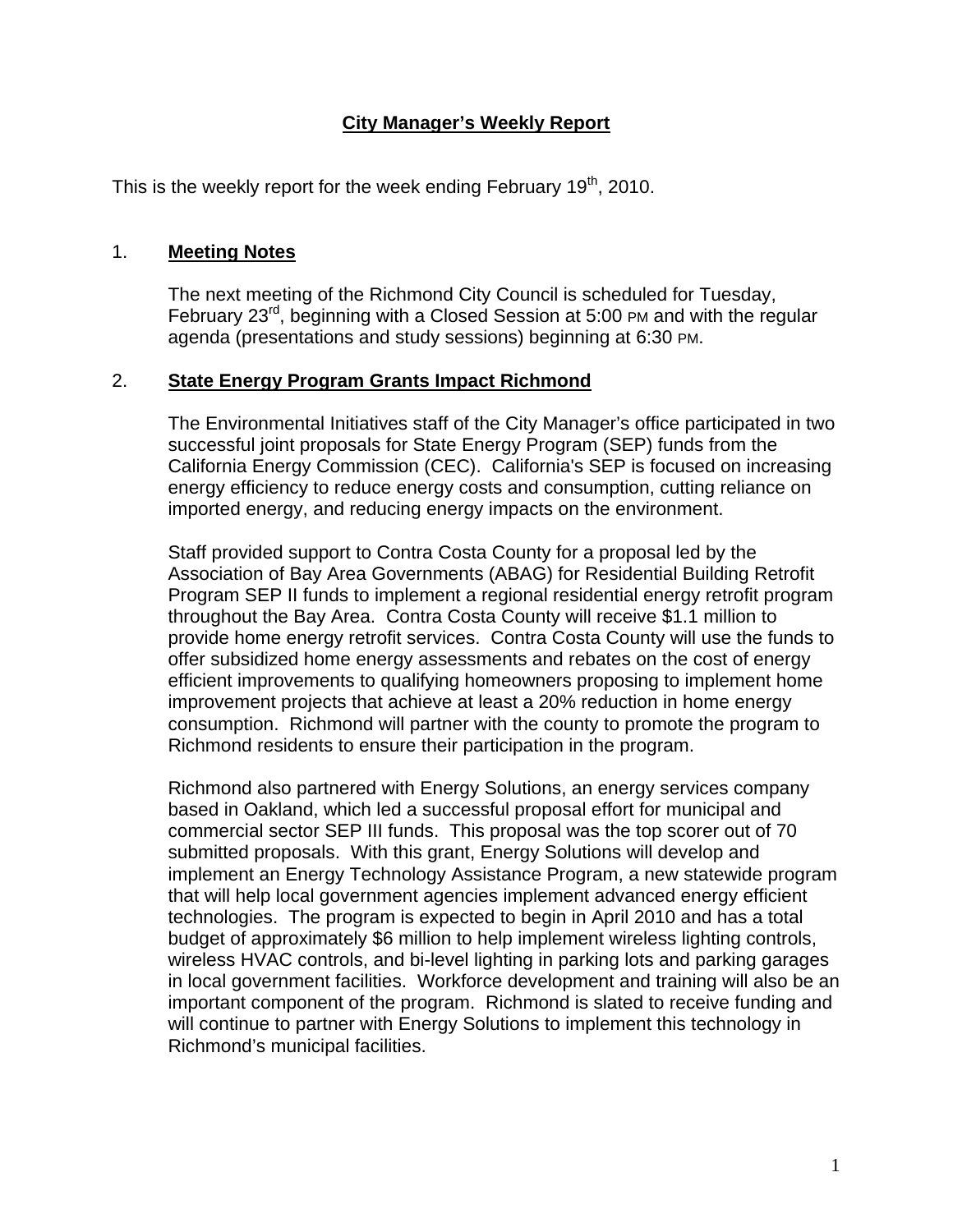#### 3. **Community Representatives Discuss General Plan Revisions**

Planning Department staff met recently with community representatives to discuss proposed revisions to the draft General Plan. Represented organizations included the Greater Richmond Interfaith Program (GRIP), ACCE, Contra Costa Interfaith Supporting Community Organizations (CCISCO), Contra Costa Faith Works, Richmond Equitable Development Initiative (REDI)/Urban Habitat, Central Labor Council, and the East Bay Alliance for a Sustainable Economy (EBASE). Executive Director Maria Alegria of Contra Costa Faith Works acted as the meeting facilitator.

The group presented a list of recommended modifications to proposed policies and text. Planning and legal staff will evaluate the recommended modifications, along with other comments, and incorporate into a revised document those that are consistent with the intent and purpose of the plan. Modifications that cannot easily be incorporated into the draft will be presented to the City Council at a later date for discussion and direction.

## 4. **Recreation Highlights**

- **Black History: The Senior Center hosted over 120 participants for an evening** of celebration, a fashion show and recognition of community and history on Saturday, February 13<sup>th</sup> at the Richmond Senior Center.
- Chinese New Year: The Senior Center's 7<sup>th</sup> Annual Chinese New Year Celebration will be held on Saturday, February  $20<sup>th</sup>$  from 5:00 PM to 8:00 PM at the Richmond Memorial Auditorium where over 500 participants are expected to attend an evening of food, martial art performances, ballroom dancing, and much more.
- Yerba Buena Ice Skating: The Parchester Community Center staff will escort youth participants to the Yerba Buena Ice Skating Center in San Francisco, and a walking tour of Fisherman's Wharf and Pier 39 on Friday, February  $19^{th}$ .
- Youth Sports: The Youth Sports Program welcomes NFL Running Back Quinton Ganther, of the Washington Redskins, to the Richmond Recreation Complex on Friday, February  $19<sup>th</sup>$  at 6:00 p.m. He will be speaking to youth participants about staying in school and being a leader. Quinton grew up in Richmond and participated in the City of Richmond's Youth Sports leagues. The participants and guests will be treated to barbeque from Coach Finley of RPAL who was one of Quinton's youth coaches.
- **Black History: The Recreation Department, in celebration of Black History** Month, is showing the movie "The Black List," a series highlighting the accomplishments and perspectives of numerous prominent African-Americans, on Friday, February 19<sup>th</sup>, at the Richmond Memorial Auditorium at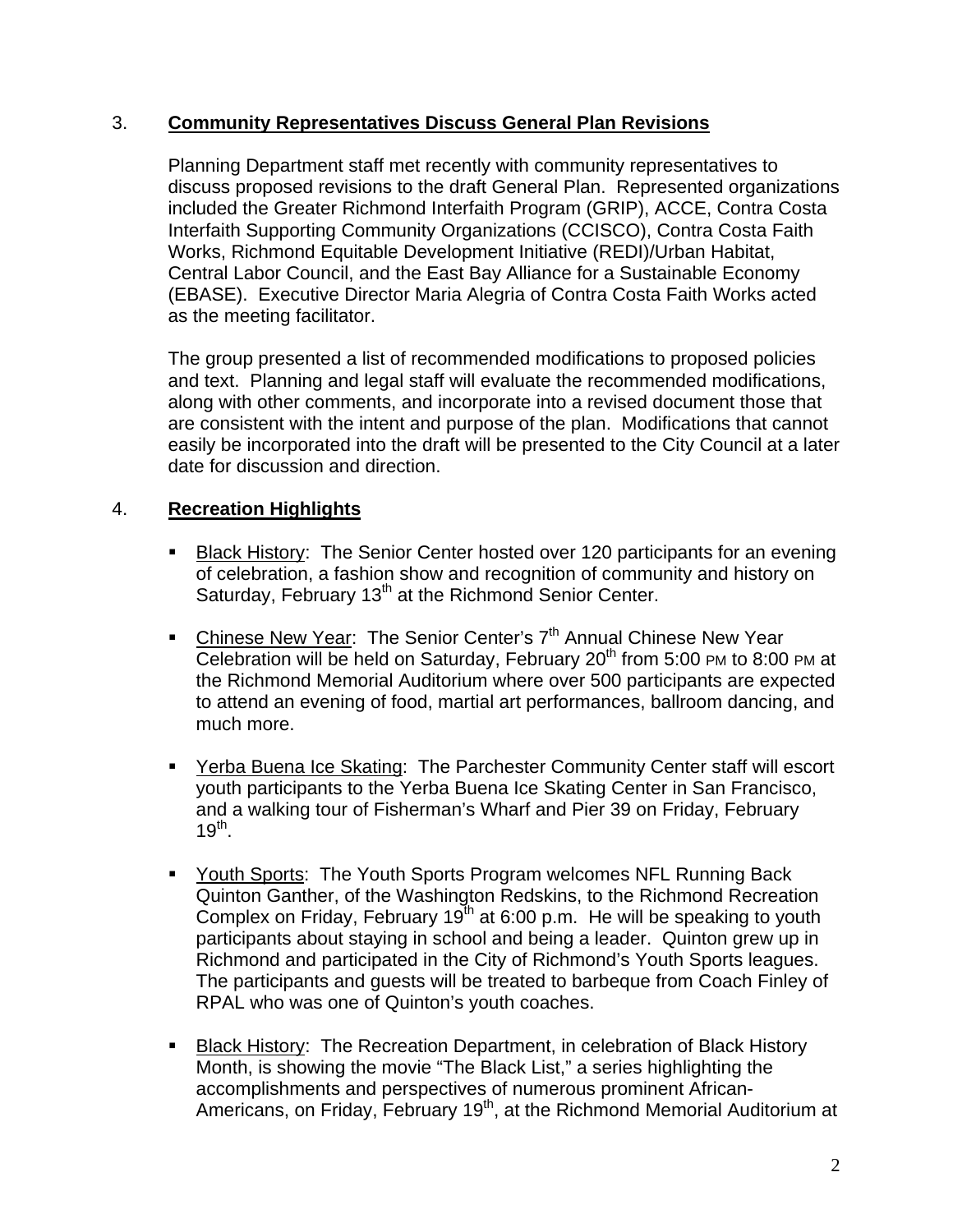# 5. **Countywide Reentry Planning Initiative Update**

Reentry involves the use of programs targeted at promoting the effective reintegration of offenders back to communities upon release from prison and jail. Reentry programming, which often involves a comprehensive case management approach, is intended to assist offenders in acquiring the life skills needed to succeed in the community and become law-abiding citizens. A variety of programs are used to assist offenders in the reentry process, including prerelease programs, drug rehabilitation and vocational training, and work programs.

As you may recall, the City of Richmond Office of Neighborhood Safety is working with Contra Costa County on a reentry planning initiative for the County. The Reentry Planning Task Force held its second in a series of three meetings on February 10<sup>th</sup>, focusing on the preparation of two federal Second Chance Act grant applications. The Task Force brought together a group of county agencies, elected officials, law enforcement, community-based organizations and other reentry stakeholders to discuss how to move the Contra Costa Reentry Planning Initiative forward. Attendees discussed the preparation of two Second Chance Act applications, incorporating language of their vision for reentry in Contra Costa County and developing a system to inventory reentry services in the county.

The Reentry Planning Initiative will use the Second Chance Act grant applications as an opportunity to begin designing a reentry system for Contra Costa County. This design work allows the applicants to ensure that their applications are coordinated with one another and with the overall Reentry Planning Initiative, which will extend beyond the submission deadlines.

Additionally, the Task Force discussed building a searchable database of reentry services in the county. The database also may be used as a searchable tool for referrals of clients to services. More information about the status of the reentry initiative can be found [www.cocoreentry.org](http://www.cocoreentry.org/).

## 6. **Public Works Updates**

- Construction of Nicholl Park's new restroom area is moving forward. The area will be paved next week and permits for the electrical and plumbing plans were approved this week.
- The Electrical Division continues to work on the street light outages in the Parkview area (Campbell, Fallon, Creely and Fleming Avenues). Several sections of bad underground wiring have been identified and staff is continuing a thorough check of all wiring in the area.